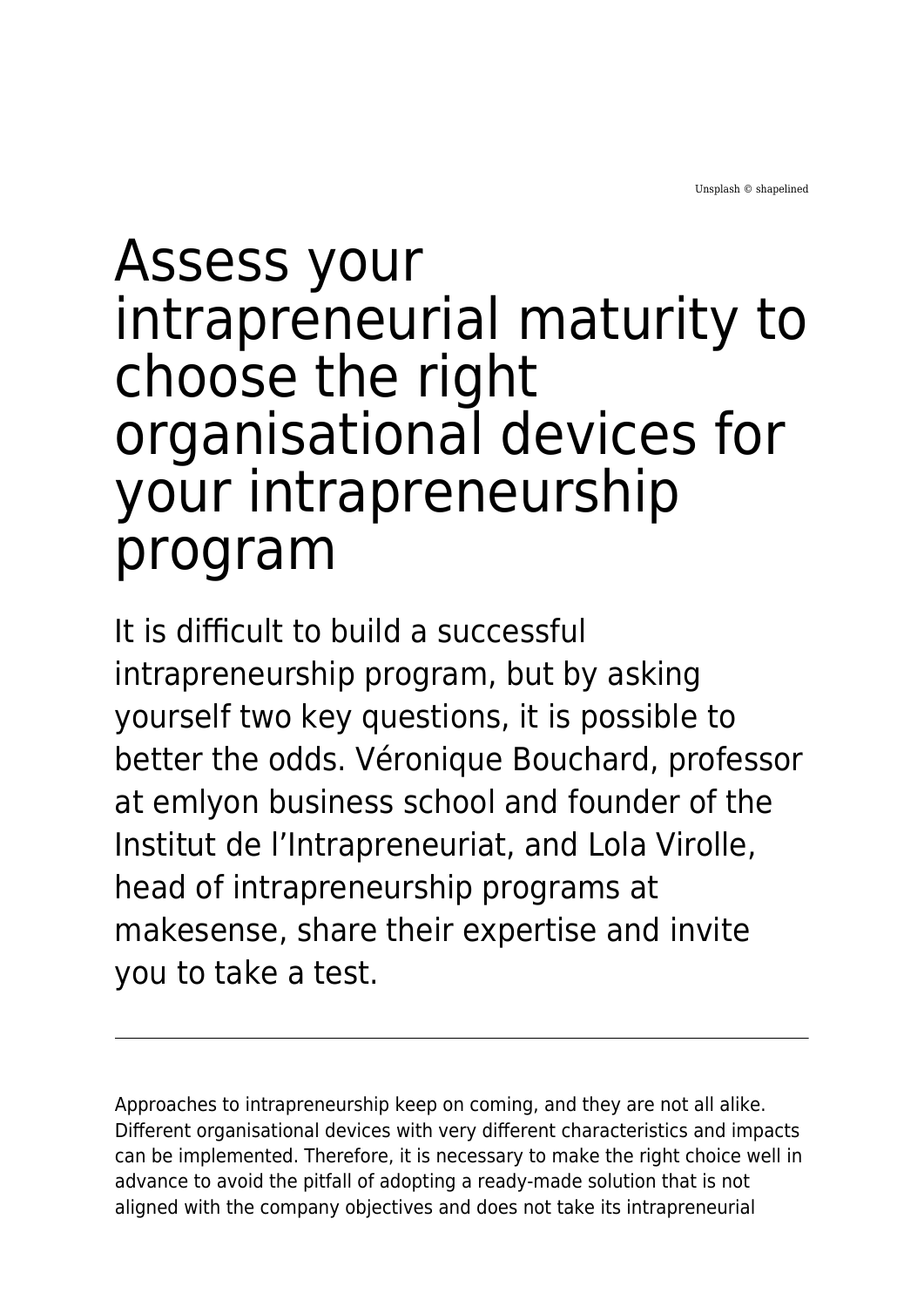maturity into account. By asking yourself some questions about these two points, you will be better placed to choose the right organisational device and build or restructure a program to make it relevant and impactful for your organisation.

## What are the objectives of my program? Are they realistic and coherent?

A frequent mistake is to believe that you can reap all the benefits of intrapreneurship – business performance, innovation, human and cultural transformation – within the framework of a single program. Clearly, you cannot simultaneously encourage the participation of a large number of employees and aspire to generating ambitious innovation projects, the pursuit of which requires major human and financial resources on a few initiatives. Similarly, it is impossible to leave complete latitude to employees when it comes to choosing their project and use the intrapreneurship program to respond to wellidentified strategic challenges.

Therefore, it is primordial to have realistic expectations and to correctly specify the goals of the program. These goals may change over the lifespan of the program and in line with the maturity of the company. We suggest that you specify your expectations in relation to the main expected benefits, the level of participation and the type of innovation sought.

## What is the intrapreneurial maturity level of my organisation?

Not all companies have the same level of maturity, whether it is because of the experience they have acquired in such matters or internal characteristics that may or may not predispose them to adopt intrapreneurial behaviours and processes. Before embarking on an intrapreneurial approach and before choosing the right organisational device, it is therefore essential to assess your level of maturity, which is what we are proposing with [this test.](https://makesense.typeform.com/to/Kf0LHMyI)

We propose a scale with five levels from 0 to 4 that you can use as a tool for self-assessment in order to identify which type of device will work best depending on your maturity. Four dimensions are taken into account: the experience accumulated and the expertise acquired in intrapreneurship and participative innovation, the company's current strategic priorities, its values and culture and the characteristics of the organisation.